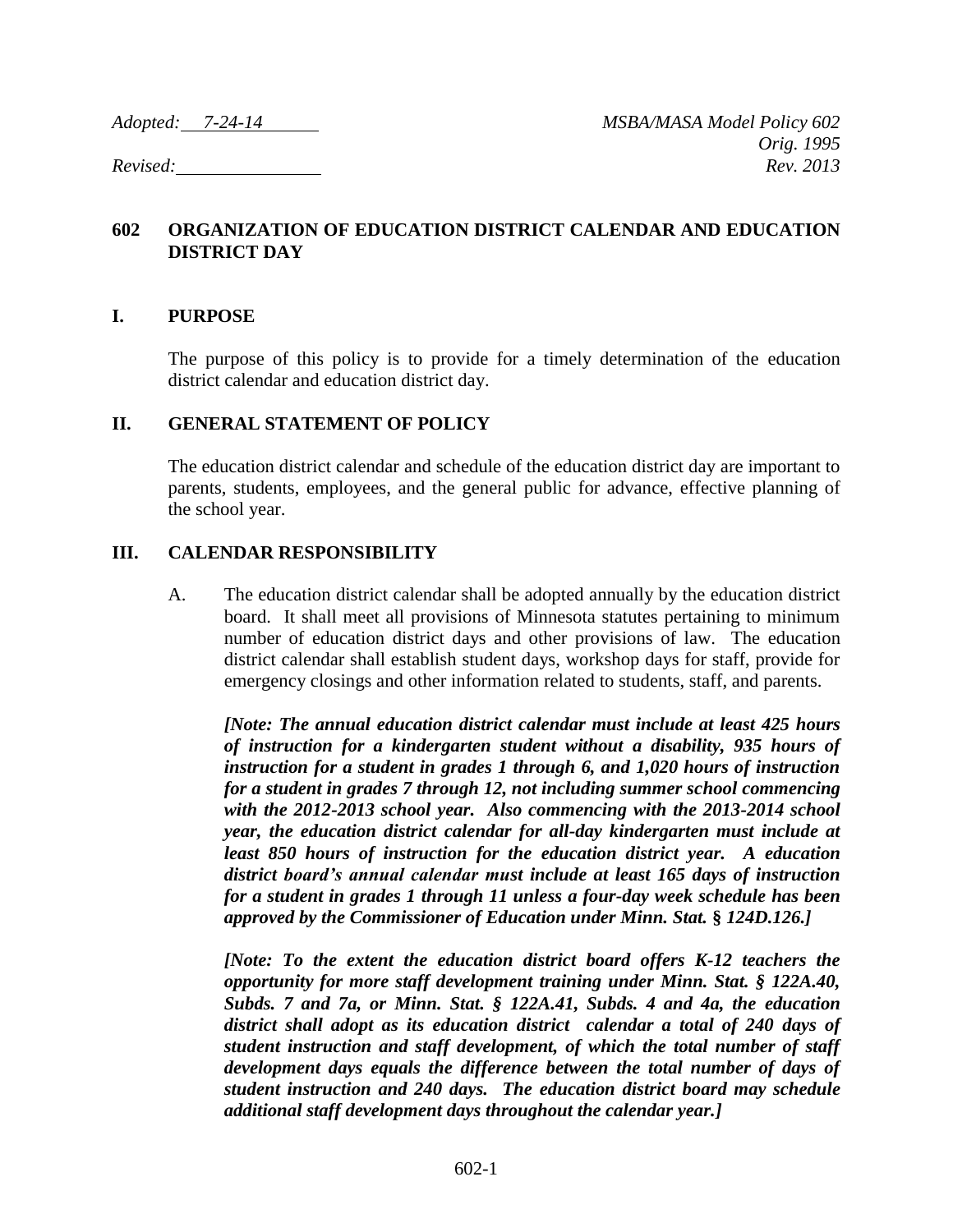- B. Except for learning programs during summer and flexible learning year programs, the education district will not commence an elementary or secondary school year before Labor Day, except as provided in Section III.B.1., III.B.2., or III.B.3. Days devoted to teacher's workshops may be held before Labor Day.
	- 1. The education district may begin the education district year on any day before Labor Day to accommodate a construction or remodeling project of \$400,000 or more affecting an education district facility.
	- 2. The education district may begin the education district year on any day before Labor Day if the education district has agreement under Minn. Stat. § 123A.30, § 123A.32, or § 123A.35 with an education district that qualifies under Section III.B.1.
	- 3. The education district may begin the education district year on any day before Labor Day if the education district agrees to the same schedule with a education district in an adjoining state.
- C. Employee and advisory groups shall be provided an opportunity to participate in education district calendar considerations through a meet and confer process.

*[Note: The provisions of the prior law requiring the education district board to adopt the calendar for the next school year by April 1 have been repealed. The education district board should still attempt to establish the calendar as early as possible so proper planning can take place by all members of the education district community.]*

# **IV. EDUCATION DISTRICT DAY RESPONSIBILITY**

- A. The executive director shall be responsible for developing a schedule for the student day, subject to review by the education district board. All requirements and provisions of Minnesota Statutes and Minnesota Department of Education Rules shall be met.
- B. In developing the student day schedule, the executive director shall consider such factors as school bus schedules, cooperative programs, differences in time requirements at various grade levels, effective utilization of facilities, cost effectiveness, and other concerns deserving of attention.
- C. Proposed changes in the education district day shall be subject to review and approval by the education district board.

| <b>Legal References:</b> | Minn. Stat. § 120A.40 (School Calendar)                            |
|--------------------------|--------------------------------------------------------------------|
|                          | Minn. Stat. § 120A.41 (Length of School Year; Days of Instruction) |
|                          | Minn. Stat. § 120A.415 (Extended School Calendar)                  |
|                          | Minn. Stat. $\S$ 120A.42 (Holidays)                                |
|                          | Minn. Stat. § 122A.40, Subds. 7 and 7a (Employment; Contracts;     |
|                          | Termination)                                                       |